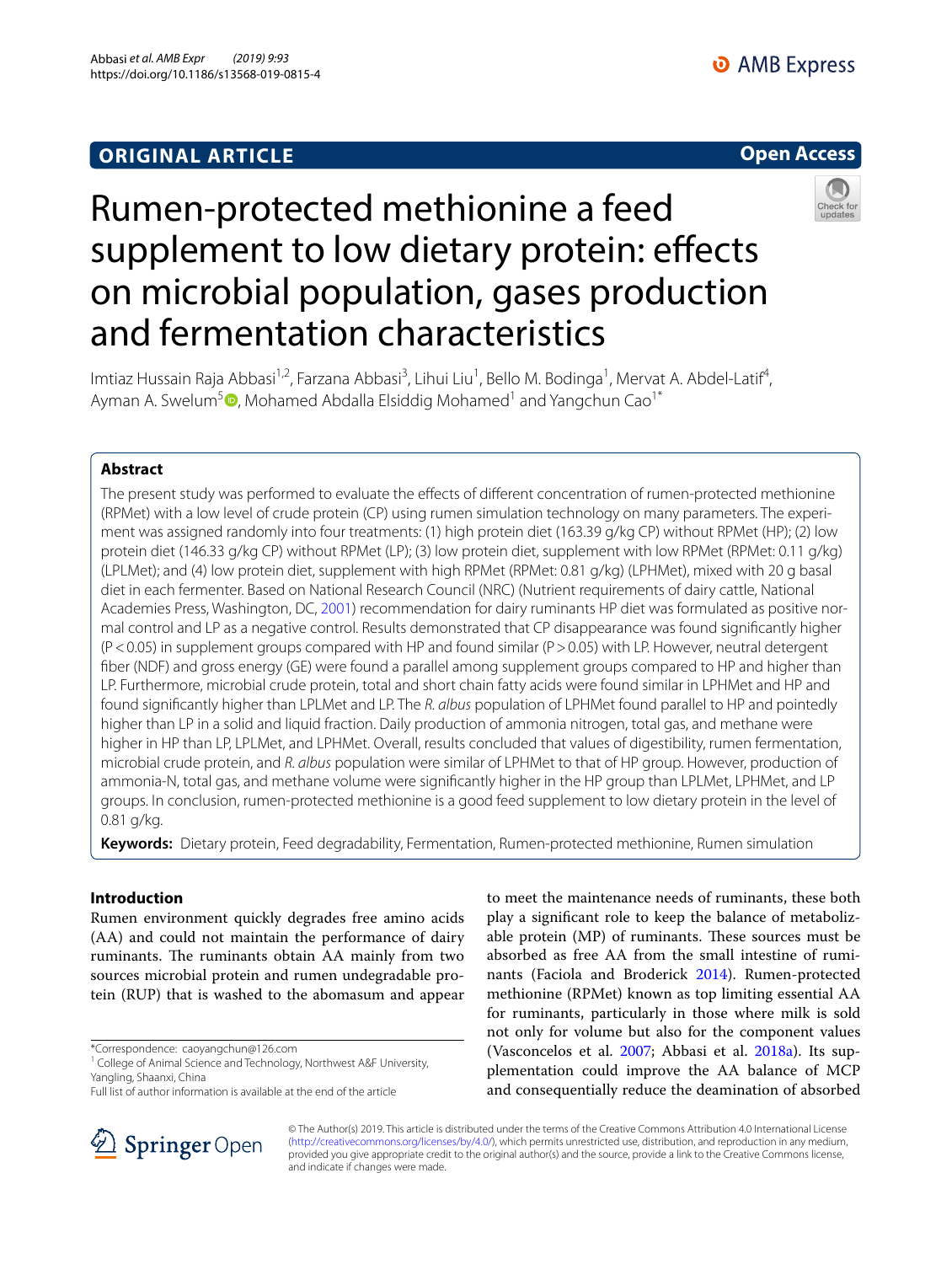AA and decrease blood urea nitrogen which is valuable for the reproduction and performance of dairy animals (Rhoads et al. [2006](#page-8-3)). Increasing the level of limiting amino acids in the small intestine, resulting in increasing milk volume, protein, fat yields and reduces urine nitrogen (Zhang et al. [2013;](#page-9-1) Abbasi et al. [2017](#page-8-4)). Amino acids balance is considered as the most signifcant factor compared to the supplementation of total rumen degradable protein (RDP) for improving the nitrogen utilization. Limiting AA fow particularly methionine in the small intestine is considered the essential element for milk yield and milk protein production (Noftsger et al. [2005](#page-8-5)). It became a growing objective to reduce crude protein (CP) in animal diets, with the supplementation of rumen-protected limiting amino acids to raise the quantity of MP as it increases AA fow in the small intestine. And decrease nitrogen losses, feed cost and global environmental pollution, without adverse impact on animal performance (Sinclair et al. [2014](#page-9-2); Guyader et al. [2016](#page-8-6)).

Therefore, it is imperative to evaluate and compare the efects of supplementation of RPMet systematically with low dietary protein diet in modulating ruminal fermentation. To this end, the current study was to determine the degree to which level RPMet supplementation could replace low protein diet concerning their efects on rumen fermentation, nutrients metabolism, gases production, microbial protein synthesis and specifc bacterial population using rumen simulation technique (RUSITEC). Because, high dietary CP not only increase the heat increment with energy loss but also led to environmental problems; with "low CP diet+RPMet" feed cost, energy losses, as well as nitrogen losses can be decreased.

### **Materials and methods**

# **Experimental apparatus and description of the test product**

The experiment was carried out using a rumen simulation technique (RUSITEC, Sanshin, Tokyo, Japan) as described by Kajikawa et al.  $(2003)$  $(2003)$ . The test product was provided as mepron® is a rumen-protected DLmethionine 85.00% (CAS-RN: 59-51-8; DL-methionine) and rumen bypass rate was 80.00% developed by Evonik (Germany Industries AG, health, and nutrition feed additives Rodenbacher Chaussee 4-63457 Hanau-Wolfgang).

## **Donor animals and experimental diets**

Three healthy Xinong Saanen goats [average initial body weight  $(50.63 \pm 1.20 \text{ kg})$ , were housed in pens and the same basal RUSITEC diet ofered as a total mixed ration to animals at 07:00 and 19:00 with free access to water. Rumen contents were collected through the ruminal fstula before the morning feeding and placed into thermos flasks pre-heated at 39 °C by filling with hot water and quickly transferred to the laboratory. The experiment was randomly designed and conducted over two independents 15 days incubation periods with 7 days for adaption and 8 days for samples collection. The four groups were: (1) high protein without RPMet (HP, 163.39 g/kg CP), (2) low protein without RPMet (LP, 146.33 g/kg CP), (3) low protein (141.80 g/kg CP) supplemented with low concentration of RPMet (0.11 g/kg DM) (LPLMet), and (4) low protein (143.30 g/kg CP) supplemented with a high concentration of RPMet (0.81 g/kg DM) (LPHMet). Based on NRC ([2001](#page-8-0)) recommendation of CP for dairy cows, HP diet was formulated as a positive control, LP as a negative control group. The chemical compositions of experimental diets were similar among all treatments without out CP percentage, and other formulated values are represented in Table [1.](#page-2-0)

### **Experimental procedure and sampling**

After collection of rumen inoculum, the inoculum was mixed, strained through four layers of cheesecloth maintained anaerobic condition. Incubation was started as described Zhao et al. ([2010](#page-9-3)). On day 1st each fermenter was flled with 350 mL strained liquid inoculum with 350 mL of artifcial saliva solution as described by McDougall [\(1948](#page-8-8)). One nylon bag containing  $70 \pm 0.05$  g of solid rumen digesta (wet weight basis) as inoculum and one nylon bag of an experimental diet comprising roughages and concentrates (45:55 DM, basis) weighted  $20 \pm 0.04$  g. To increase the chewing activity of ruminants the roughages and concentrates ingredients was grounded to pass through (4 and 2 mm) sieves respectively. To maintained and improve the flow of microbes in fermenters, the size of nylon bags was selected  $18 \times 9$  cm with a pore size of 100  $\mu$ m. To maximize the ruminal peristalsis and increase ruminant's salivation secretion, each fermenter in vertical position were agitated at 2 cycles/min and artifcial saliva (McDougal's) was freshly prepared and infused continuously into each fermenter by precision pump guaranteed at a rate of approximately 2.85%/h directed by Kajikawa et al. [\(2003](#page-8-7)). After 24 h solid inoculum bag was replaced with a new feed bag. On subsequent days, the old bag 48 h replaced with new one. Consequently, each bag incubated in its fermenter for 48 h and the  $CO<sub>2</sub>$  flush was maintained during the entire process. After the adaption period, on days 8, 9, and 10, the 5 mL fuid was subsampled from each fermenter to determined pH immediately before exchanging the feed bags. Three litter Tedlar bags were put into the inlet of each fermenter and closed with a plastic screw to collect gas during 24 h from RUSITEC fermentation to determine the concentration of methane, hydrogen, and carbon dioxide gases production. After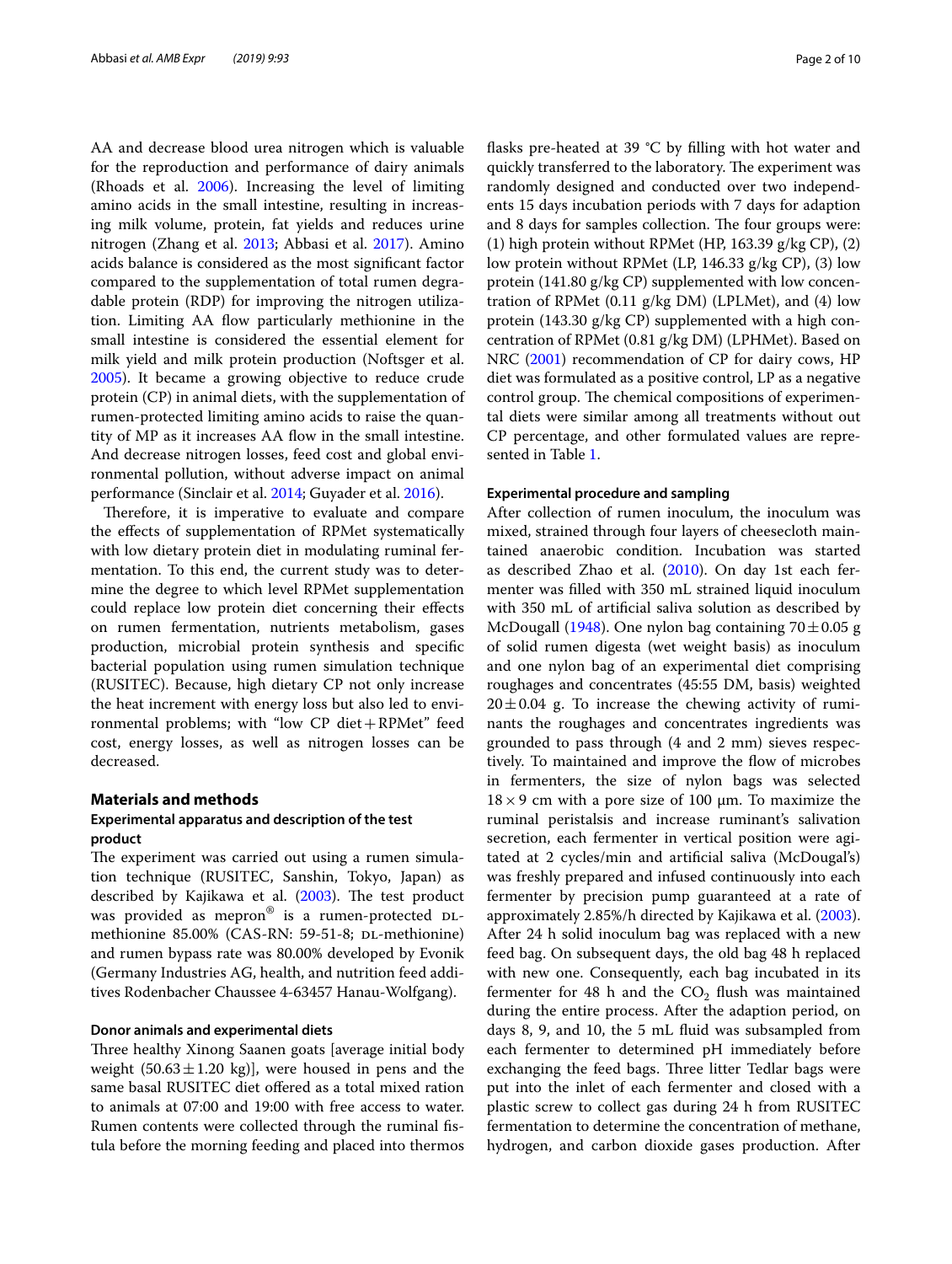| <b>Items</b>                      | <b>Treatments</b>   | <b>SEM</b>   | P-value             |               |      |      |
|-----------------------------------|---------------------|--------------|---------------------|---------------|------|------|
|                                   | <b>HP</b>           | <b>LP</b>    | <b>LPLMet</b>       | <b>LPHMet</b> |      |      |
| Ingredients, g/kg dry matter      |                     |              |                     |               |      |      |
| Corn silage                       | 182.40              | 193.60       | 193.60              | 193.50        |      |      |
| Alfalfa hay                       | 101.60              | 39.20        | 39.20               | 39.20         |      |      |
| Wheat straw                       | 153.00              | 213.80       | 213.70              | 213.60        |      |      |
| Ground corn                       | 162.30              | 216.50       | 216.50              | 216.40        |      |      |
| Wheat bran                        | 77.80               | 46.80        | 46.80               | 46.70         |      |      |
| Soybean meal                      | 70.30               | 100.50       | 100.50              | 100.40        |      |      |
| Cottonseed meal                   | 96.20               | 38.20        | 38.20               | 38.20         |      |      |
| Corn germ meal                    | 115.50              | 105.60       | 105.60              | 105.60        |      |      |
| Limestone                         | 10.50               | 8.80         | 8.80                | 8.80          |      |      |
| Di calcium phosphate              | 0.00                | 4.80         | 4.80                | 4.80          |      |      |
| Sodium chloride                   | 10.50               | 12.00        | 12.00               | 12.00         |      |      |
| Sodium bicarbonate                | 1.90                | 2.00         | 2.00                | 2.00          |      |      |
| Premix*                           | 18.00               | 18.10        | 18.10               | 18.00         |      |      |
| RPMet                             | 0.00                | 0.00         | 0.11                | 0.81          |      |      |
| Chemical composition              |                     |              |                     |               |      |      |
| Dry matter (g/kg DM)              | 902.50              | 890.25       | 892.00              | 893.75        | 5.40 | 0.89 |
| Crude protein (g/kg DM)           | 163.39 <sup>a</sup> | $146.33^{b}$ | 141.80 <sup>b</sup> | $143.30^{b}$  | 3.38 | 0.01 |
| Neutral detergent fiber (g/kg DM) | 471.16              | 471.72       | 471.21              | 470.38        | 1.28 | 0.99 |
| Acid detergent fiber (g/kg DM)    | 212.12              | 210.87       | 205.37              | 212.27        | 2.04 | 0.70 |
| Ether extract (g/kg DM)           | 28.50               | 28.00        | 28.02               | 28.11         | 0.52 | 1.00 |
| Gross energy (MJ/kg DM)           | 16.28               | 16.13        | 16.13               | 16.50         | 0.14 | 0.85 |

<span id="page-2-0"></span>**Table 1 Ingredients and chemical composition of diets ofered to animals and used in RUSITEC experiment (dry matter basis)**

SEM, standard error of the mean

 $a,b$  Superscripts values within the same row, are significantly different at (P < 0.05)

\* Premix (per kilogram of total-mixed ration, DM basis contains): 10.5 mg Cu, 9.80 mg Zn, 12.00 mg Mn, 0.11 mg. Co, 0.32 mg I, 0.15 mg Se, 2500 IU vitamin A, 500 IU vitamin D3, and 40 IU vitamin E

the adoption period, the 20 mL of  $H_2SO_4$  (3.66 M, 20%,  $V/V$ ) was added to each effluent bottle to control further fermentation. The 6 mL effluent liquid was collected for analysis of volatile fatty acid (VFA) mixed with 1 mL of 25% of metaphosphoric acid, and 5 mL of effluent was preserved to analyze ammonia-N  $(NH_3-N)$  concentration and stored under −20 °C for analysis. One feed bag (containing residue) from every fermenter was collected, clean with 100 mL of artifcial saliva then washed into the cold rinse cycle for (10 min) using the washing machine, dried in air forced oven for 24 h at 65 °C stored at room temperature for further nutrients disappearance analysis. On 11 days, after replacing the feed bag from each fermenter 6 mL fuid was collected and pH was measured immediately at 0, 2, 4, 6, 8, 12, 18 and 24 h. On 12 and 13 days, 5 mL of saturated  $HgCl<sub>2</sub>$  was added to the effluent collection bottles, all bottles were held in an ice bath. On 13 and 14 days, approximately 400 mL of efuent fuid was collected for isolation of liquid associated microbial mass, and nylon bags contents were preserved for solid associated microbial mass to examine microbial crude protein (MCP) concentration. On day 15, during 24 h incubation period by the displacement of water, total gas was collected in 3 L Tedlar bags and gas volume was measured. Additionally, 10 mL of fermenters fuid as the liquid fraction and one feed bag contents covering undigested feed after 48 h incubation as the solid portion from each fermenter was freeze-dried for DNA study of total bacteria and specifc cellulolytic species analysis.

#### **Laboratory analyses of feed and fermenters samples**

Feed and RUSITEC residue samples were dried at 105 °C for 24 h and ground to pass through a 1 mm screen (Standard model 04, Arthur Thomas, Philadelphia) for further chemical analysis. The CP content was analyzed using micro Kjeldahl (Foss, Dk, 3400 Hillerod, Denmark). Acid detergent fber (ADF) and neutral detergent fber (NDF) values were determined as described by Van-Soest et al. [\(1991](#page-9-4)) with the modified method used with an ankom<sup>200</sup> fiber analyzer unit (Ankom Technology,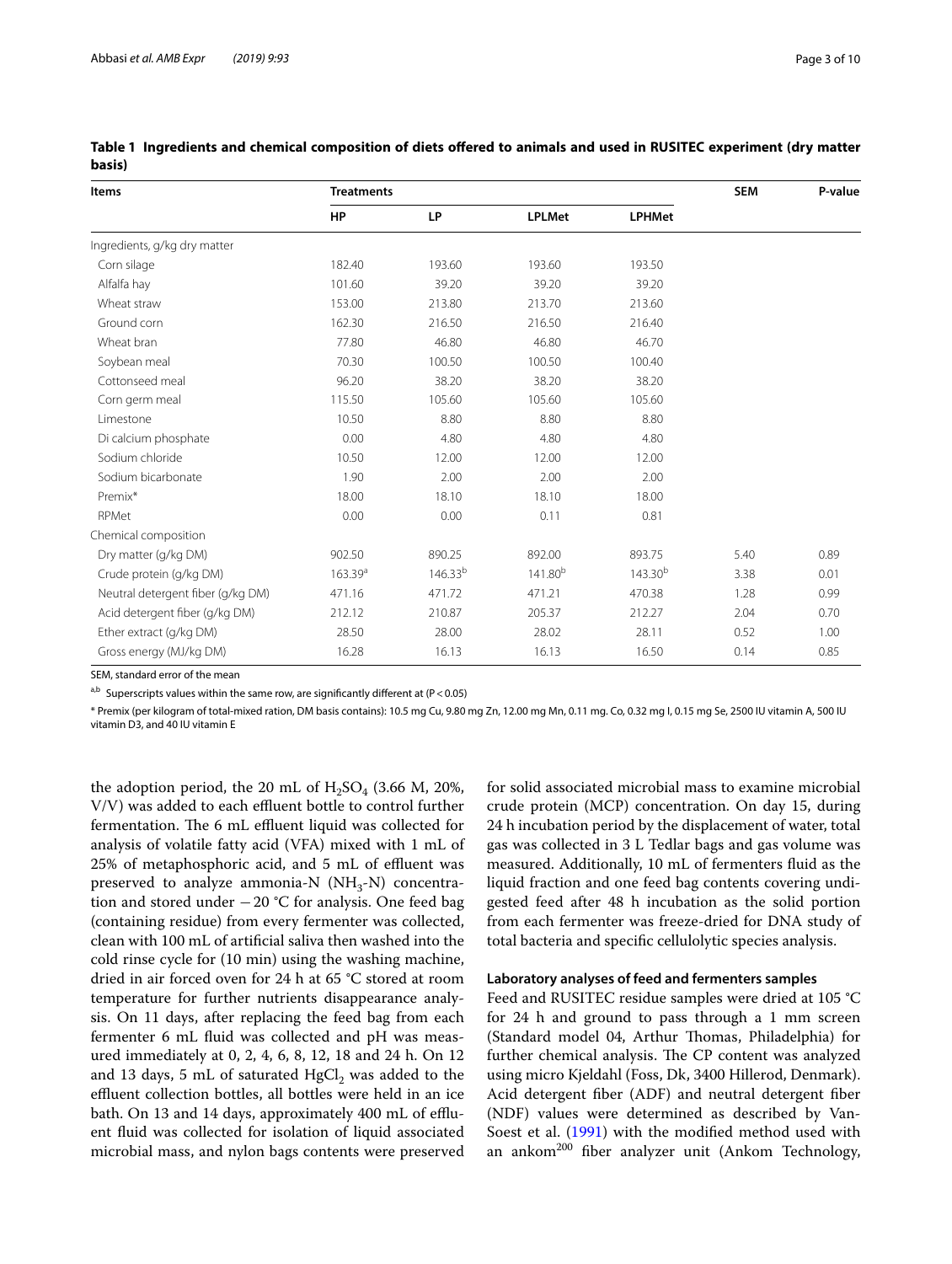Macedon, USA). Alpha-amylase (Sigma A-3306, Sigma, Aldrich, China), and sodium sulfte were added to each sample separately for NDF determination. Both ADF and NDF were expressed inclusive of residual ash, and all samples were analyzed in triplicate. Ether extract (EE) was examined by extracting samples with petroleum ether using a Gerhardt Soxtherm-2000 Automatic (AOAC, 1990; id 920.39). Gross energy (GE) of samples was determined by complete oxidation using an adiabatic bomb calorimeter (AC 500, Leco, St. Joseph, and Mi) (Parr Instrument Co, 1970). The dietary RPMet ratio of each ration was estimated based on the included ingredients using the Cornell, Penn-Miner Dairy (CPM, Dairy, and Version 3.0.8.1) Software. The total and individual VFA concentrations of each sample were determined through gas chromatography (Agilent Technology 7820A GC system, Santa Clara, USA) using a 30  $m \times 0.25$  mm $\times 0.33$ -m fused silica column (Atech Tech, Co., Ltd. PR, China) followed the procedure of Abbasi et al.  $(2018b)$  $(2018b)$ . The concentration of gases was analyzed by gas chromatography (model 663-30, Hitachi Corporation, Tokyo, Japan) equipped with a fame ionization detector according to Lambert and Zitomer  $(1960)$  $(1960)$ . The volume of total gases produced during 24 h incubation was collected in 3 L Tedlar bags and measured through calibrated 60 mL plastic syringe (Dismadel SL, Madrid, Spain) according to Soliva and Hess [\(2007](#page-9-5)). MCP concentration was determined according to the modified optical density method Zhang et al. [\(2015](#page-9-6)). The  $\mathrm{NH}_3$ -N was analyzed by the indophenols method accord-ing to Weatherburn [\(1967\)](#page-9-7). The pH values before or after feeding were measured immediately using pH electrode (Mettler, Toledo Ltd, England, and the UK). The nutrients disappearance rate was calculated according to Abbasi et al. ([2018b](#page-8-9)).

The disappearance of DM and other indexes were calculated as (g/kg)

# Disappearance =  $[(W_3-W_4)/W_3] \times 1000$

where,  $W_3$ , % DM in the feed sample  $[(W_1-W) \times DM\%]$ ; W<sub>4</sub>, residue DM weight [W<sub>2</sub>−W] × 100; W, empty bag

weight;  $W_1$ , the weight of bag with feed sample before incubation;  $W_2$ , the weight of bag with residue after incubation.

The metagenomic DNA in 4 mL of the fermenters fluid and 1 g undigested fermenters feed residue was extracted using a modifed (CTAB) method as described by Kumar et al.  $(2014)$  $(2014)$ . The quality of the extracted DNA was detected using 1% agarose gel by electrophoresis and concentration of DNA was calculated at both absorbance ratio 260/280 and 230/260 by using spectrophotometer (Nano, Drop-2000 Thermo Technology, Inc, DE, USA). For further analysis DNA samples were stored at  $-80$  °C. The 16S rDNA genes copy number was determined through quantitative real-time PCR of cellulolytic specifc-species*; F. succinogenes*, *R. albus*, *R. favefaciens* and total bacteria. The PCR primer sets were used for amplifcation of total bacteria, and cellulolytic specifcspecies by (Koike and Kobayashi [2001](#page-8-12); Schwiertz et al. [2010](#page-9-8)) were presented in Table [2](#page-3-0).

The copy number of each standard plasmid was calculated using as described by Yu et al. ([2005\)](#page-9-9), and the DNA standard calibration curve was made. The 16S rDNA copy numbers of cellulolytic species and total bacteria were calculated as by Zhao et al. [\(2013\)](#page-9-10), and Liu et al.  $(2017)$  $(2017)$ . The real-time PCR was performed on ninety-sixwell optical plates using CFX96TM Bio-Rad-IQ5 PCR System (Bio-Rad, Lab, Inc, Hercules, USA), was used for PCR assays with SYBR Green Dye Premix Ex Taq™II (Takara, Dalian, Liaoning, China). The PCR reaction (20  $\mu$ L) contained 1  $\mu$ L of forward and reverse primers, respectively, 7  $\mu$ L of double standard sterile water, 1  $\mu$ L of 30 ng (tenfold dilutions of 30 ng) of extracted bacterial genomic DNA, and 10 μL of SYBR Premix, Ex, Taq. The different copy numbers and cycle threshold (Ct) values were used to construct species-specifc calibration curves. These curves were used for the calculation of DNA copy numbers (Zhao et al. [2013\)](#page-9-10) all samples were examined in triplicate. The gene copy numbers were linearized by  $log_{10}$  before processing for data analysis.

<span id="page-3-0"></span>**Table 2 Primer sequence used for quantitative real-time PCR analyses**

| <b>Target bacterial species</b> | Forward primer sequence (5'-3') | Reverse primer sequence (5'-3') | Amplicon<br>size (bp) |
|---------------------------------|---------------------------------|---------------------------------|-----------------------|
| Total bacteria <sup>a</sup>     | ACTCCTACGGGAGGCAGCAGT           | <b>ATTACCGCGGCTGCTGGC</b>       | 174                   |
| F. succinogenes <sup>b</sup>    | GGTATGGGATGAGCTTGC              | GCCTGCCCCTGAACTATC              | 446                   |
| R. albus <sup>b</sup>           | CCCTAAAAGCAGTCTTAGTTCG          | CCTCCTTGCGGTTAGAACA             | 175                   |
| R. flavefaciens <sup>b</sup>    | <b>TCTGGAAACGGATGGTA</b>        | CCTTTAAGACAGGAGTTTACAA          | 295                   |

*F. succinogenes*, *Fibrobacter succinogenes*; *R. albus*, *Ruminococcus albus*; *R. favefaciens*, *Ruminococcus favefaciens*

<sup>a</sup> Schwiertz et al. ([2010](#page-9-8))

**b** Koike and Kobayashi ([2001\)](#page-8-12)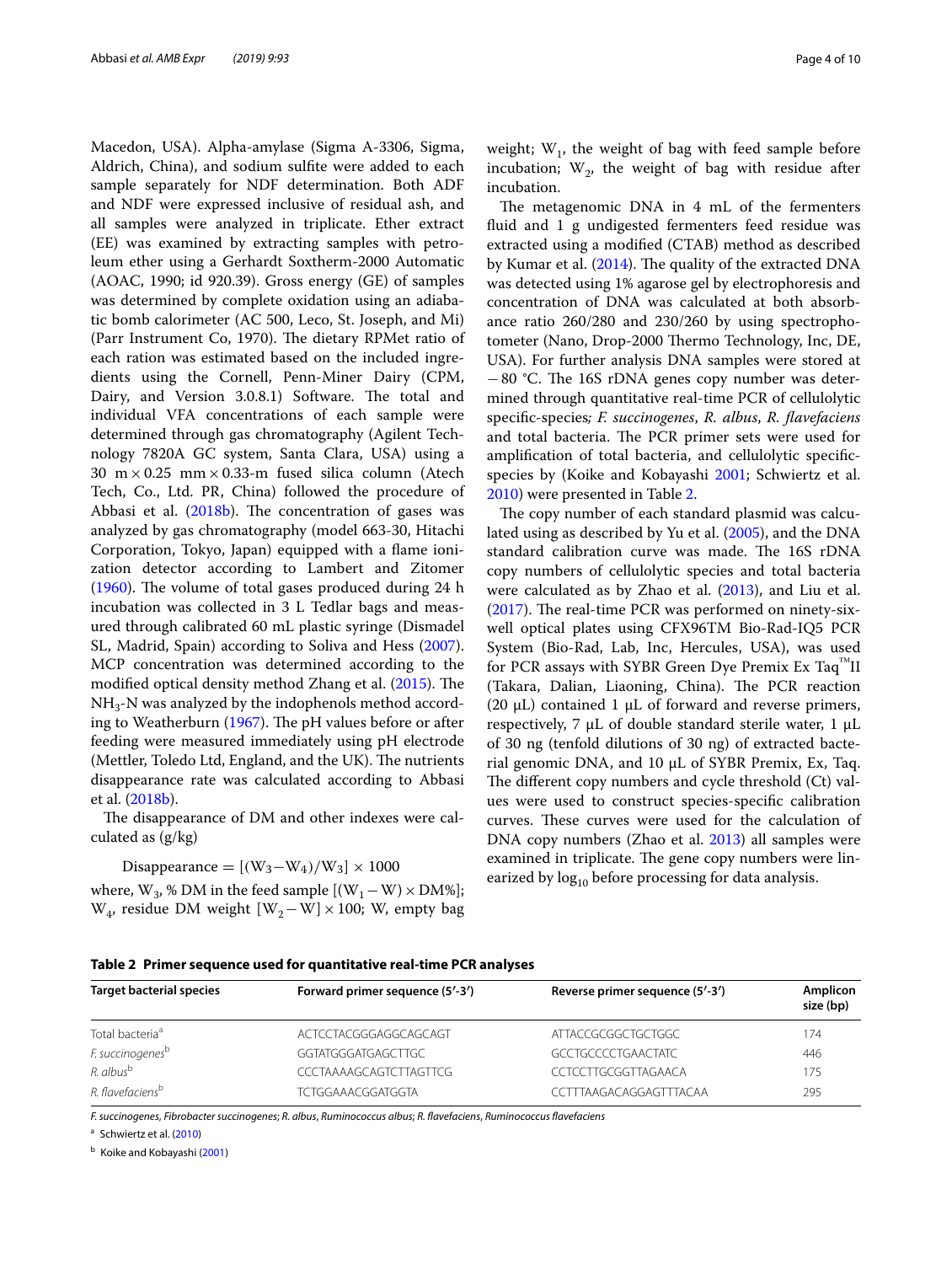#### **Data analyses**

The data of 48 h incubation of all parameters of every incubation were averaged and each batch fermentation was considered as a replicate. The response variable was analyzed using IBM SPSS version 22.0 (SPSS Inc., Chicago, IL, USA) with treatment as a fxed factor and the incubation period was treated as a random factor. The probability value  $(P)$  and standard error of means (SEM) are presented in each Table. Signifcance was declared at  $(P < 0.05)$  and trends were discussed at  $(P<0.10)$  differences among means were tested using Tukey's multiple comparison tests.

## **Results**

# **Efect of rumen-protected methionine supplements on the disappearance**

The effects of supplements with low protein diet on disappearance indexes incubated 48-h in RUSITEC fermenters are presented in Table [3.](#page-4-0) Compared with the controls the disappearance of dry matter (DM), ether extract (EE) and acid detergent fber (ADF) were unafected by supplements of RPMet diferent levels  $(P > 0.05)$ . However, NDF and GE degradation of supplement groups were non-signifcant to HP positive control, while significantly higher  $(P < 0.05)$  to the LP negative control group. Although, CP disappearance at RUSITEC fermenters was found signifcantly higher in supplement groups than HP and parallel with LP control groups.

# **Efect of the supplements on total and individual volatile fatty acids**

The daily productions of total and individual VFA profles were shown in Table [4.](#page-4-1) Daily production of acetate, propionate, butyrate (short-chain fatty acids), and the ratio of acetate to propionate were unaffected  $(P > 0.05)$ among LPHMet and HP group, but LPLMet was signifcantly (P<0.05) lower than HP and similar (P>0.05) to LP group. Total VFA production was linearly increased in LPHMet compared to LP but parallel to the HP group. Although, the molar proportion of LPLMet supplement

<span id="page-4-0"></span>**Table 3 Efects of supplementation of rumen-protected methionine with low CP on disappearance using rumen simulation technique (n = 4)** 

| Substrate disappearance           | <b>Treatments</b>   |                     | <b>SEM</b>          | P-value             |       |        |
|-----------------------------------|---------------------|---------------------|---------------------|---------------------|-------|--------|
|                                   | HP                  | LP                  | <b>LPLMet</b>       | <b>LPHMet</b>       |       |        |
| Dry matter (g/kg DM)              | 693.28              | 696.78              | 692.03              | 700.44              | 11.67 | 1.00   |
| Crude protein (g/kg DM)           | 773.94 <sup>b</sup> | 815.94 <sup>a</sup> | 824.01 <sup>a</sup> | 832.61 <sup>a</sup> | 7.75  | 0.01   |
| Neutral detergent fiber (g/kg DM) | $612.60^{\circ}$    | 534.69 <sup>b</sup> | 594.54 <sup>a</sup> | $611.40^a$          | 9.85  | < 0.01 |
| Acid detergent fiber (g/kg DM)    | 450.21              | 433.48              | 510.24              | 466.35              | 18.95 | 0.58   |
| Ether extract (g/kg DM)           | 809.60              | 827.56              | 838.16              | 833.50              | 12.30 | 0.89   |
| Gross energy (MJ/kg DM)           | 667.91 <sup>a</sup> | 602.08 <sup>b</sup> | 635.46 <sup>a</sup> | 663.74 <sup>a</sup> | 8.72  | < 0.01 |

SEM, standard error of mean

 $a,b$  Superscripts values within the same row, are significantly different at (P < 0.05)

<span id="page-4-1"></span>

| Table 4 Addition of RPMet with low CP their effects on daily production of total and individual volatile fatty acids using |  |  |  |
|----------------------------------------------------------------------------------------------------------------------------|--|--|--|
| the RUSITEC $(n=4)$                                                                                                        |  |  |  |

| Items                     | <b>Treatment</b>   | <b>SEM</b>         | P-value            |                     |      |        |
|---------------------------|--------------------|--------------------|--------------------|---------------------|------|--------|
|                           | HP                 | LP                 | <b>LPLMet</b>      | <b>LPHMet</b>       |      |        |
| Total VFA (mM)            | $100.17^a$         | $87.42^c$          | $91.33^{b}$        | 100.47 <sup>a</sup> | 1.71 | < 0.01 |
| Acetate (mM)              | 50.74 <sup>a</sup> | $45.17^{b}$        | 47.17 <sup>b</sup> | $47.78^{ab}$        | 0.35 | < 0.01 |
| Propionate (mM)           | $27.60^{\circ}$    | $25.50^{b}$        | $25.83^{b}$        | $27.50^{\circ}$     | 0.32 | < 0.01 |
| Isobutyrate (mM)          | 0.83               | 0.81               | 0.82               | 0.83                | 0.36 | 0.99   |
| Butyrate (mM)             | 13.67a             | 10.33 <sup>b</sup> | 11.07 <sup>b</sup> | 12.91 <sup>a</sup>  | 0.45 | < 0.01 |
| Isovalerate (mM)          | 2.97               | 3.03               | 3.06               | 3.07                | 0.18 | 0.99   |
| Valerate (mM)             | 4.18               | 3.65               | 3.89               | 4.09                | 0.02 | 0.79   |
| Acetate: propionate ratio | $1.84^{ab}$        | $1.75^{b}$         | 1.82 <sup>ab</sup> | 1.87 <sup>a</sup>   | 0.02 | 0.04   |

VFA, volatile fatty acids; SEM, standard error of mean

a,b,c Superscripts values within the same row, are significantly different at (P < 0.05)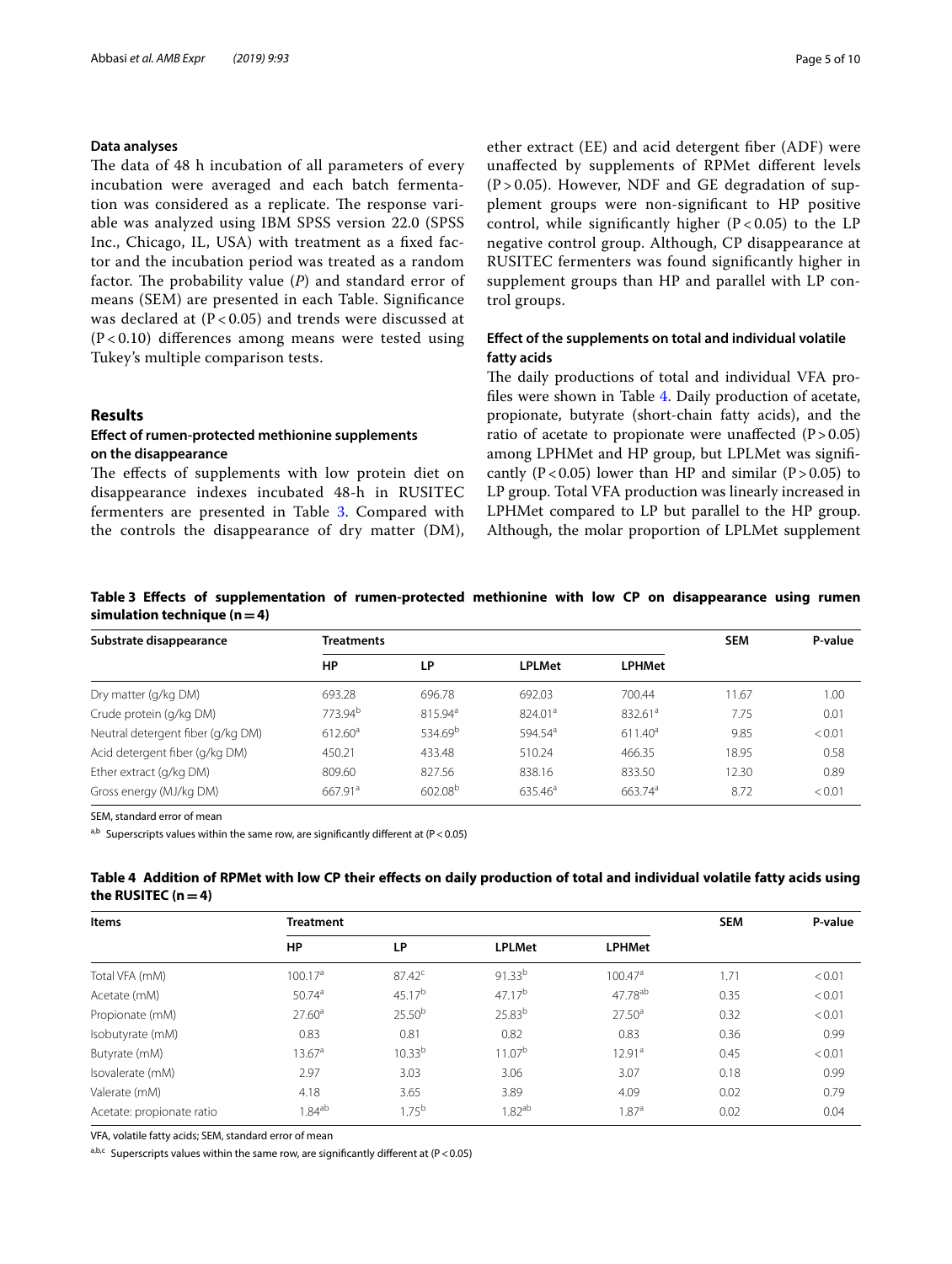was signifcantly higher than LP but lower than the HP group.

# **Efect of the supplements on rumen pH, NH3-N, and microbial protein synthesis**

Efects of RPMet supplements on rumen pH, MCP synthesis and  $NH<sub>3</sub>-N$  concentration from RUSITEC fer-menters are presented in Table [5.](#page-5-0) The concentration of MCP of LPHMet was  $(P > 0.05)$  similar to HP and higher  $(P<0.05)$  than the LP group. However, LPLMet was similar to LP and significantly lower than the HP group. The  $NH_{3}$ -N production was unaffected (P > 0.05) among supplemented and LP, but it was signifcantly lower than the HP group. Compared with control groups supplementation of RPMet did not signifcantly alter rumen pH, the values before and after feeding on 0 to 24 h were found similar.

# **Efect of the supplements on total and greenhouse gases production**

Impact of RPMet supplements with low CP on total gas and greenhouse gases production are presented in Table [6.](#page-5-1) Production of methane gas was linearly decreased  $(P<0.05)$  in supplemented groups during 24 h RUSITEC incubation than HP, but it was similar to  $(P > 0.05)$  LP group. While the volume of other gases;  $CO<sub>2</sub>$  and H<sub>2</sub> was unaffected compared to control groups. However, the total gas volume of HP control was signifcantly higher than the supplements and LP group.

# **Efect of the supplements on total and cellulolytic species 16S rDNA gene copy**

The effect of supplements on the 16S rDNA gene copy numbers of total bacteria and cellulolytic species are pre-sented in Table [7](#page-6-0). The abundance numbers of 16S rDNA gene of cellulolytic species *R. albus* was similar among LPHMet and HP, but higher than the LP group. Whereas, LPLMet values were similar to  $(P > 0.05)$  LP and significantly lower ( $P < 0.05$ ) than HP group at RUSITEC fermenters. Furthermore, compared to the control groups the16S rDNA gene copy numbers of total bacteria and other cellulolytic species *F*. *succinogene* and *R. favefaciens* in supplements groups were found unafected in liquid and a solid fraction at RUSITEC fermenters.

# **Discussion**

In recent era numerous amino acids patterns for maintenance and production of dairy cows under investigation, the addition of simple AA in ruminants feed is not a sufficient choice to increase AA flow at the duodenum,

# <span id="page-5-0"></span>**Table 5 Efects of rumen-protected methionine supplements on the synthesis of microbial crude protein, production**  of NH<sub>3</sub>-N and pH using a rumen simulation technique ( $n = 4$ )

| Items                      | <b>Treatments</b> |            |                    |                    | <b>SEM</b> | P-value |
|----------------------------|-------------------|------------|--------------------|--------------------|------------|---------|
|                            | HP                | <b>LP</b>  | <b>LPLMet</b>      | <b>LPHMet</b>      |            |         |
| pH before feeding*         | 6.65              | 6.67       | 6.66               | 6.68               | 0.01       | 0.83    |
| pH after feeding (0-24 h)* | 6.68              | 6.70       | 6.73               | 6.73               | 0.01       | 0.20    |
| MCP (mg/mL)                | $3.18^{a}$        | $2.45^{b}$ | $2.62^{ab}$        | $3.10^{a}$         | 0.11       | 0.01    |
| $NH_{3}$ -N (mg/100 mL)    | $18.43^{\circ}$   | 13.09b     | 13.39 <sup>b</sup> | 13.58 <sup>b</sup> | 0.80       | 0.02    |

MCP, microbial crude protein; NH<sub>3</sub>-N, ammonia nitrogen; SEM, standard error of mean

a,b Superscripts values within the same row, are significantly different at (P < 0.05)

\* The pH values have published an article of the same frst author

# <span id="page-5-1"></span>**Table 6 Efects of supplementation of RPMet with low CP on daily production and composition of gases using a RUSITEC**   $t$ echnique ( $n = 4$ )

| <b>Items</b>                       | <b>Treatments</b>   |                      | <b>SEM</b>           | P-value              |       |        |
|------------------------------------|---------------------|----------------------|----------------------|----------------------|-------|--------|
|                                    | HP                  | LP                   | <b>LPLMet</b>        | <b>LPHMet</b>        |       |        |
| Total gas production (mL/<br>day)  | $1435.75^{\circ}$   | 1390.75 <sup>b</sup> | 1381.25 <sup>b</sup> | 1377.00 <sup>b</sup> | 7.06  | < 0.01 |
| Individual gas production (mL/day) |                     |                      |                      |                      |       |        |
| Hydrogen                           | 4.88                | 3.65                 | 3.80                 | 4.10                 | 0.25  | 0.31   |
| Methane                            | 302.47 <sup>a</sup> | $200.65^{b}$         | 205.29 <sup>b</sup>  | 211.54 <sup>b</sup>  | 11.83 | < 0.01 |
| Carbon dioxide                     | 752.37              | 621.35               | 644.73               | 684.06               | 21.31 | 0.13   |

SEM, standard error of mean

 $a,b$  Superscripts values within the same row, are significantly different at (P < 0.05)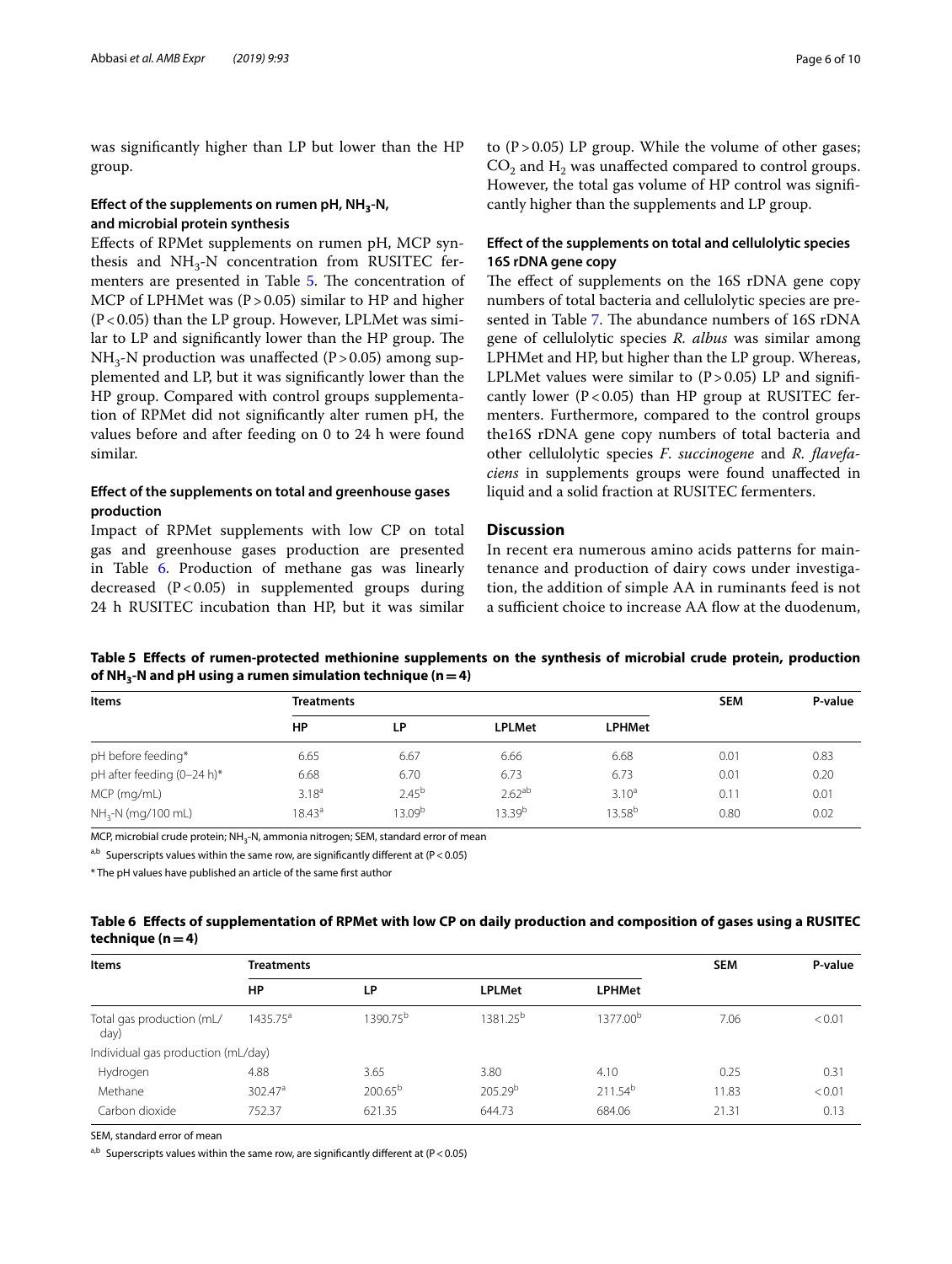| Items                                                                                                 | <b>Treatments</b> |            | <b>SEM</b>    | P-value           |      |        |
|-------------------------------------------------------------------------------------------------------|-------------------|------------|---------------|-------------------|------|--------|
|                                                                                                       | HP                | LP         | <b>LPLMet</b> | <b>LPHMet</b>     |      |        |
| Solid fraction, log <sub>10</sub> of 16S rDNA gene copy numbers per milliliter solid extracted liquid |                   |            |               |                   |      |        |
| Total bacteria                                                                                        | 11.79             | 10.43      | 10.93         | 11.90             | 0.35 | 0.45   |
| F. succinogenes                                                                                       | 8.31              | 6.99       | 7.82          | 8.52              | 0.27 | 0.20   |
| R. albus                                                                                              | 7.14 <sup>a</sup> | $5.96^{b}$ | $6.57^{ab}$   | 7.17 <sup>a</sup> | 0.16 | < 0.01 |
| R. flavefaciens                                                                                       | 7.38              | 5.95       | 6.21          | 7.43              | 0.32 | 0.23   |
| Liquid fraction, log10 of 16S rDNA gene copy numbers per milliliter fermenter liquid                  |                   |            |               |                   |      |        |
| Total bacteria                                                                                        | 9.83              | 8.44       | 9.00          | 10.04             | 0.33 | 0.30   |
| F. succinogenes                                                                                       | 6.23              | 5.74       | 5.99          | 6.73              | 0.17 | 0.18   |
| R. albus                                                                                              | $6.13^{ab}$       | 5.12b      | $5.40^{ab}$   | 6.21 <sup>a</sup> | 0.17 | 0.02   |
| R. flavefaciens                                                                                       | 5.31              | 4.40       | 4.71          | 5.71              | 0.28 | 0.40   |

<span id="page-6-0"></span>**Table 7 Efects of experimental treatments on 16S rDNA gene copy numbers of three predominant ruminal and total bacteria from solid fractions using a RUSITEC (n=4)**

SEM, standard error of mean

a,b Superscripts values within the same row, are significantly different at (P < 0.05)

because rumen atmosphere quickly degraded free AA (Volden et al. [1998\)](#page-9-11). Rumen simulation is an advanced technique (RUSITEC) which simulate the condition of rumen in the laboratory circumstances under the strict control of saliva infusion, amount of feed, time of feeding, temperature, with allowing for measurement of rumen fermentation end products (Kajikawa et al. [2003\)](#page-8-7). The present study is designed to measure which concentration of RPMet with low CP, reduce gases production and improve nutrients metabolism for further application in vivo study. To satisfy the maximum fow of AA in the small intestine to maintain dairy performance and also solve environmental problems related to high protein feeding in ruminant's industry. The present study reported that the disappearance of CP was similar in supplement groups with LP and potentially higher than HP. However, the disappearance of NDF and GE were similar among LPHMet and HP group, while, LPLMet values were noted to be similar to the LP group. Based on a meta-analysis of Leonardi and Stevenson Armentano ([2003\)](#page-8-14) who reported that there were no diferences in DMI either in low or high CP supplemented with RPMet. Also, Trinacty et al. [\(2009](#page-9-12)) noted that DMI (kg DM/day) of diets supplemented with RPMet was signifcantly higher than other diets. Noftsger et al. ([2005\)](#page-8-5) described that supplementation with RPMet to dairy cows improved the rumen fber digestion and VFA production. Animals fed with high forage and maize-based ration balanced with RPMet either alone or in combination showed an increased digestibility of CP (Gajera et al. [2013\)](#page-8-15). However, VFA production in the rumen did not depend only on the utilization rate but also depend on substrates, fber degradation, bacterial populations and diferent sections of the reticulorumen (Bannink et al. [2006](#page-8-16)). The present study showed that the production of individual and total VFA from LPHMet diet was similar to HP group during 48 h incubation period. As previously discussed by Noftsger et al. ([2005\)](#page-8-5), the supplement of RPMet sources to the rumen had efects on rumen fermentation index (VFA,  $NH_{3}-N$ ). VanZijderveld et al. [\(2010\)](#page-9-13) noted that VFA produced in the rumen by microbiological activity which degrades the cellulose and hemicellulose. However, Mulligan et al. ([2002\)](#page-8-17) reported that total and acetate VFA production associated with NDF degradability. In the current study, total gas and methane production were signifcantly decreased in RPMet supplementation groups. Raghavendra et al. ([2007\)](#page-8-18) and Yang et al. ([2016](#page-9-14)) discussed that methane production depends on the fermentation of substrate, methanogens, ciliate protozoa, and hydrogenosomes, utilization of hydrogen, decline  $H_2$  production conversely decreasing  $CH_4$  production in the rumen. Furthermore, Kittelmann et al. ([2014](#page-8-19)) who noticed the stronger associations between methane emissions and high population of  $H<sub>2</sub>$  producing bacteria in sheep. Bannink et al. ([2011\)](#page-8-20) stated that the formation of VFA is followed by production of hydrogen gas and methanogenic archaea reduce  $CO<sub>2</sub>$ and use  $H_2$  as a substrate for formation of propionate which decreases the overall  $CH<sub>4</sub>$  production. Low CP supplemented with high methionine concentration promotes the synthesis of MCP which was similar to the HP group. The result of the present study corroborated with the fndings of earlier studies. Reynolds and Kristensen ([2008\)](#page-8-21) concluded that overfeeding of protein in ruminant's because problems, microbes or animal goes in the catabolism of protein or AA result in the conversion of the excess nitrogen, thus feeding low CP diet is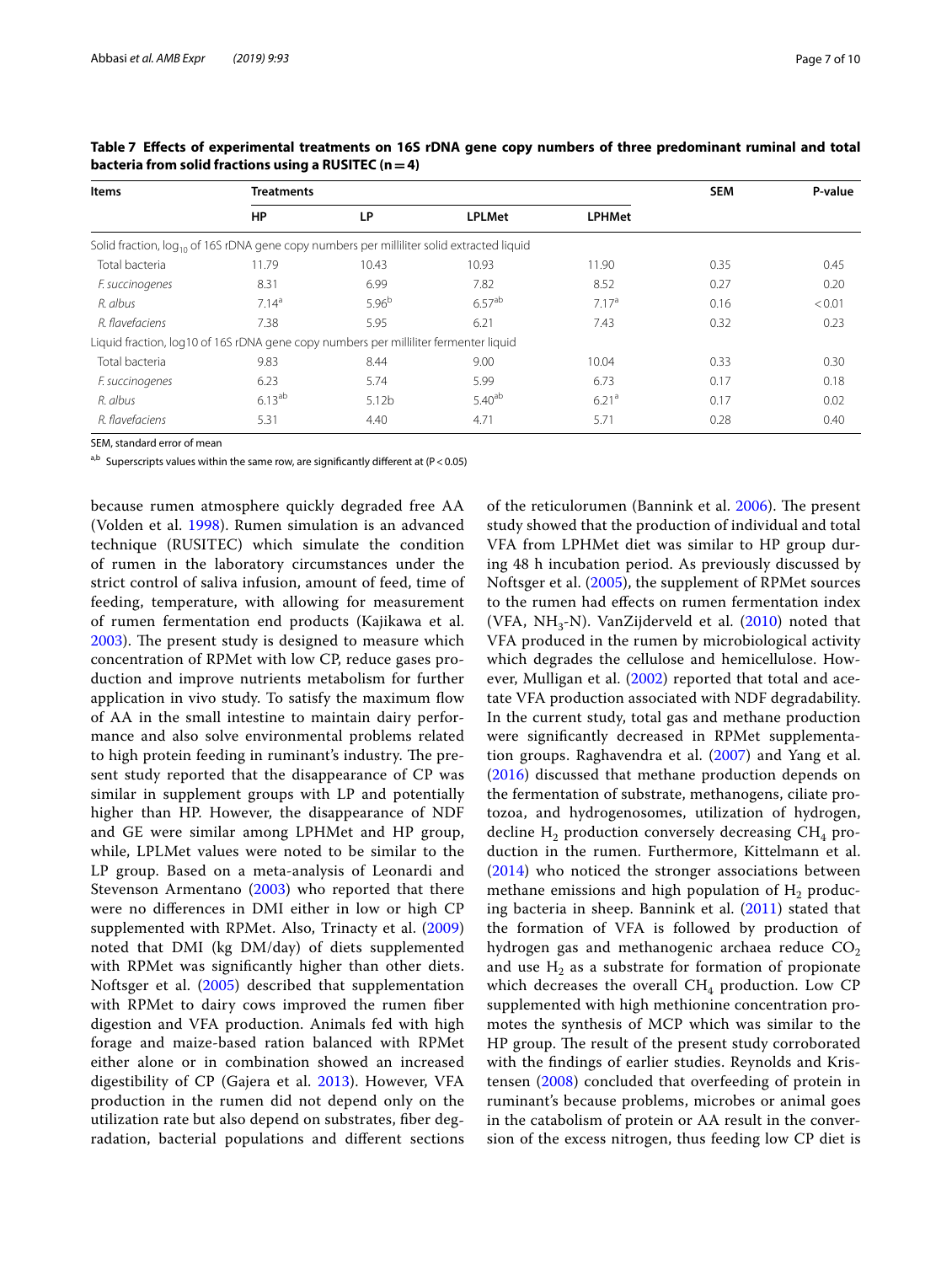appropriate to approach for MCP synthesis. In line with the study of VanSoest ([1994](#page-9-15)) who discussed that MCP outfow improved in rumen when levels of structural fber and NDF content of the ration passage increased because of microbes attached to fbrous particles. Wang et al. [\(2016](#page-9-16)) reported that the rate and extent of CP degradation and propionate production play a signifcant role in the MCP synthesis in the rumen. In the current study, ruminal  $NH<sub>3</sub>-N$  of LPLMet and LPHMet treatments was similar to the value of LP and ideal range for maximal MCP synthesis. Cole et al. [\(2005](#page-8-22)) and Todd et al. ([2013](#page-9-17)) discussed that dietary intake and digestibility of CP influence  $NH<sub>3</sub>$ -N emissions by affecting N excretion. Furthermore, these results supported our fndings according to Preston and Leng ([1987\)](#page-8-23), optimal ruminal NH<sub>3</sub>-N for efficient digestion was recorded 5.0 to 25.0 mg/dL. While, Weakley et al. ([1983\)](#page-9-18) reported that ruminal  $NH<sub>3</sub>$ -N from 9.34 to 11.23 mg/dL is acceptable for rumen bacterial metabolism and growth. In the current study, during simulation duration, the pH values observed unafected before feeding or after feeding on 0 to 24 h in overall groups. As described in the previous studies by Calsamiglia et al. [\(2012](#page-8-24)), rumen utilizes diferent bufers and alkalizers and pH was recorded from 5.6 to 6.8. Furthermore, Russell and Wilson [\(1996](#page-9-19)) noted that ruminal pH ranges from 6.58 to 6.74 are suitable for the growth of cellulolytic bacteria in the rumen environment. Silva et al. ([2016\)](#page-9-20) reported that dietary CP levels did not afect ruminal pH in fnishing beef cattle. Abbasi et al. ([2018b](#page-8-9)) noted that diferent levels of RPMet with low CP could not signifcantly alter rumen pH before or after feeding. Furthermore, cellulose is the primary building component of plant matter microorganisms recycling them under anaerobic environment and extract energy (Vodovnik and Marinsek [2010](#page-9-21)). In the present study, the total bacterial population size of 16S rDNA gene copy numbers was found similar among all groups. The main cellulolytic spp. 16S rDNA copy numbers of; *R. favefaciens*, and *F. succinogenes* were unafected among all groups, but *R. album* population was found lower in LP than other groups. Previous studies noted that secondary metabolites of some ingredients enhance the growth of certain species of rumen microbes (Kim et al. [2014\)](#page-8-25). Further, our fndings agree with (Martin et al. [2013\)](#page-8-26) who stated that rations which balanced for essential AA especially RPMet either alone or in combination increase signifcantly the production of fbrinolytic bacterial (*R. favefaciens*, *F. succinogenes*, and *R. albus*) abundance. Furthermore, Yang et al. ([2016](#page-9-14)) n that the main cellulolytic species *R. albus*, *R. favefaciens* and *F. succinogenes* were not afected by dietary CP levels in lamb's study. While, Russell and Wilson

([1996](#page-9-19)) discussed that main cellulolytic species grow on cellulose, hemicellulose, pectin and growth depend on the production of is acids, fermentation products (acetate, butyrate, hydrogen and carbon dioxide). From the previous results, it was clear that the key role of RPMet supplementation to low protein diet on rumen fermentation characteristics is attributed to its indirect efect on the alteration of the ruminal environment that can signifcantly decrease rumen ammonia-N concentration which suggests that RPMet can promote ammonia utilization in the rumen. This result may be because RPMet supplementation can enhance rumen microbial growth and the microbes can reutilize degraded ammonia-N to synthesize microbial proteins (Or-Rashid et al. [2001](#page-8-27)). Also, dietary RPMet supplementation leads to high RUP:RDP ratio which in turn improves the healthy condition of the rumen. The indirect effect of RPMet could enhance the growth and multiplication of cellulytic microbes for efficient DM digestion, production of volatile fatty acids and stimulation of microbial protein synthesis. Improvement of these parameters had a positive impact on productive and reproductive performance, feed cost as well asenvironmental pollution.

Menchu [\(2019\)](#page-8-28) concluded that *N*-acetyl-L-methionine and *N*-acetyl-L-lysine have potential to provide rumen protection; and determining the optimum dosages will help to increase the beneft of these products. There also appears to be potential to increase rumen fermentation products, which is important for maintaining high milk production in dairy cows.

The dietary supplementation of RPMet at a level of  $(0.11 \text{ g/kg})$  the most of the studied parameters was unafected at RUSITEC. At a level of (0.81 g/kg) inclusion, the MCP, short chain fatty acids, CP, NDF, GE, and *R. albus* population were improved. Furthermore, the production volume of total and methane gas was lower in supplement groups. In future, it should be emphasized the promising RPMet level to be tested in vivo study to evaluate efects on the fow of AA as MP at the small intestine with productive and reproduction performance, co-occurrence patterns of the microbiome in the rumen, which shines new light on fermentation, their interaction, and gases emission.

#### **Abbreviations**

AA: amino acids; ADF: acid detergent fber; CP: crude protein; GE: gross energy; RPMet: rumen-protected methionine; HP: high protein diet (163.39 g/kg CP) without RPMet; LP: low protein diet (146.33 g/kg CP) without RPMet; LPHMet: low protein diet, supplement with high RPMet (RPMet: 0.81 g/kg); LPLMet: low protein diet, supplement with low RPMet (RPMet: 0.11 g/kg); MCP: microbial crude protein; MP: metabolizable protein; NDF: neutral detergent fber; NH3-N: ammonia-N; NRC: National Research Council; RDP: rumen degradable protein; RUP: rumen undegradable protein; RUSITEC: rumen simulation technique; VFA: volatile fatty acid.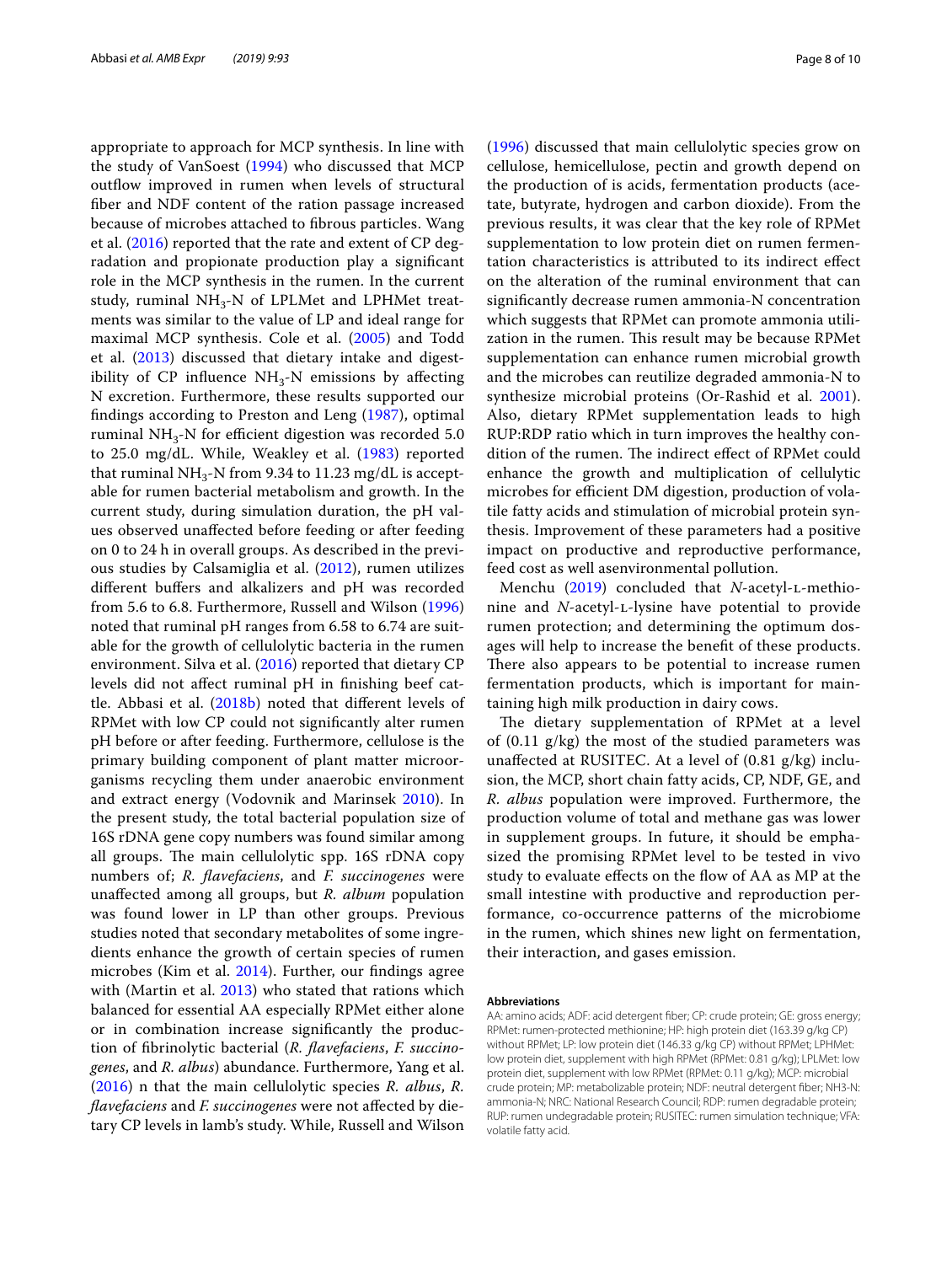#### **Acknowledgements**

We extend our appreciation to our Institutes and Universities.

#### **Authors' contributions**

IHRA and YC designed the study, collected literature, performed the experiment, analyzed the data, wrote the paper, and drafted the manuscript. BMB and MAEM helped during collection of rumen inoculum. FA and LL contributed to lab analysis. MAA and AAS reviewed and revised the manuscript and performed the fnal check. All authors read and approved the fnal manuscript.

#### **Funding**

This work was partially supported by the National Key Research and Development Program of China (Award Numbers: 2018YFD0501600 and 2017YFD0500500), National Natural Science Foundation of China (Award Numbers: 31472122 and 31672451).

#### **Availability of data and materials**

Not applicable.

#### **Ethics approval and consent to participate**

The study was conducted in accordance with the Declaration of the Local Experimental Animal Care Committee, and the protocol was approved by the ethics of the institutional committee of the College of Animal Science and Technology, Northwest A&F University, Yangling, Shaanxi, China.

#### **Consent for publication**

Not applicable.

#### **Competing interests**

The authors declare that they have no competing interests.

#### **Author details**

<sup>1</sup> College of Animal Science and Technology, Northwest A&F University, Yangling, Shaanxi, China. 2 Department of Animal Nutrition, Faculty of Animal Production and Technology, Cholistan University of Veterinary and Animal Sciences, Bahawalpur, Punjab, Pakistan. <sup>3</sup> School of Life Science and Engineering, Southwest University of Science and Technology, Mianyang, Sichuan, China. <sup>4</sup> Department of Nutrition and Veterinary Clinical Nutrition, Faculty of Veterinary Medicine, Damanhour University, Damanhour 22511, Egypt.<sup>5</sup> Department of Theriogenology, Faculty of Veterinary Medicine, Zagazig University, Zagazig 44519, Egypt.

# Received: 9 April 2019 Accepted: 15 June 2019

#### **References**

- <span id="page-8-4"></span>Abbasi IHR, Abbasi F, Soomro RN, Abd El-Hack EM, Abdel-Latif AM, Li W, Hao R, Sun F, Bondinga BM, Hayat K, Yao J, Cao Y (2017) Considering choline as methionine precursor, lipoproteins transporter, hepatic promoter and antioxidant agent in dairy cows. AMB Express 7:214
- <span id="page-8-2"></span>Abbasi IHR, Abbasi F, Abd El-Hack EM, Abdel-Latif AM, Soomro RN, Hayat K, Mohamed MAE, Bondinga BM, Yao J, Cao Y (2018a) Critical analysis of excessive utilization of crude protein in ruminants ration: impact on environmental ecosystem and opportunities of supplementation of limiting amino acids. Environ Sci Pollut Res 25:181–190
- <span id="page-8-9"></span>Abbasi IHR, Abbasi F, Abd El-Hack EM, Swelum AA, Yao J, Cao Y (2018b) Postruminal efects of rumen-protected methionine supplementation with low protein diet using long-term simulation and in vitro digestibility technique. AMB Express 8:36
- <span id="page-8-16"></span>Bannink A, Kogut J, Dijkstra J, France J, Kebreab E, Van Vuuren AM, Tamminga S (2006) Estimation of the stoichiometry of volatile fatty acid production in the rumen of lactating cows. J Theor Biol 238:6–51
- <span id="page-8-20"></span>Bannink A, Van Schijndel MW, Dijkstra J (2011) A model of enteric fermentation in dairy cows to estimate methane emission for the Dutch national inventory report using the IPCC Tier 3 approach. J Anim Feed Sci Technol 166:603–618
- <span id="page-8-24"></span>Calsamiglia S, Blanch M, Ferret A, Moya D (2012) Issubacute ruminal acidosis a pH related problem?. Causes and tools for its control. J Anim Feed Sci Technol 172:42–50
- <span id="page-8-22"></span>Cole NA, Clark RN, Todd RW, Richardson CR, Gueye A, Greene LW, Bride KM (2005) Infuence of dietary crude protein concentration and source on potential ammonia emissions from beef cattle manure. J Anim Sci 83:722–731
- <span id="page-8-1"></span>Faciola AP, Broderick GA (2014) Efects of feeding lauric acid or coconut oil on ruminal protozoa numbers, fermentation pattern, digestion, omasal nutrient flow and milk production in dairy cows. J Dairy Sci 97:5088-5100
- <span id="page-8-15"></span>Gajera AP, Dutta KS, Savsani HH, Parsana DK, Vataliya PH, Sipai SH, Ribadiya NK (2013) Efect of rumen-protected lysine, methionine and fat on nutrients utilization in growing Jafrabadi heifers. Indian J Anim Nutr 30:351–357
- <span id="page-8-6"></span>Guyader J, Doreau M, Morgavi DP, Gerard C, Loncke C, Martin C (2016) Longterm effect of linseed plus nitrate fed to dairy cows on enteric methane emission and nitrate and nitrite residuals in milk. Animal 10:1173–1181
- <span id="page-8-7"></span>Kajikawa H, Jin H, Terada F, Suga T (2003) Operation and characteristics of newly improved and marketable artifcial rumen (Rusitec), vol 2, National Institute of livestock and grassland science, Tsukuba, Ibaraki (Japan), pp  $1 - 30$
- <span id="page-8-25"></span>Kim WY, Hanigan MD, Lee SJ, Lee SM, Kim DH, Hyun JH, Yeo JM, Lee SS (2014) Efects of *Cordyceps militaris* on the growth of rumen microorganisms and in vitro rumen fermentation with respect to methane emissions. J Dairy Sci 97:7065–7075
- <span id="page-8-19"></span>Kittelmann S, Pinarespatino CS, Seedorf H, Kirk MR, Ganesh S, McEwan JC (2014) Two diferent bacterial community types are linked with the lowmethane emission trait in sheep. PLoS ONE 9(7):103–171
- <span id="page-8-12"></span>Koike S, Kobayashi Y (2001) Development and use of competitive PCR assays for the rumen cellulolytic bacteria: *Fibrobacter succinogenes*, *Ruminococcus albus* and *Ruminococcus favefaciens*. FEMS Microbiol Lett 204:361–366
- <span id="page-8-11"></span>Kumar MS, Kaur G, Sandhu AK (2014) Genomic DNA isolation from fungi, algae, plant, bacteria and human blood using CTAB. Int J Sci Res 3:617–618
- <span id="page-8-10"></span>Lambert JL, Zitomer F (1960) Diferential colorimetric determination of nitrite and nitrate ions. Anal Chem 32:1684–1686
- <span id="page-8-14"></span>Leonardi CM, Stevenson Armentano LE (2003) Efect of two levels of crude protein and methionine supplementation on performance of dairy cows. J Dairy Sci 86:4033–4042
- <span id="page-8-13"></span>Liu L, Xu X, Cao Y, Cai C, Cui H, Yao J (2017) Nitrate decrease methane production also by increasing methane oxidation through stimulating NC10 population in ruminal culture. AMB Express 7:76
- <span id="page-8-26"></span>Martin C, Mirande C, Morgavi DP, Forano E, Devillard E, Mosoni P (2013) Methionine analogues HMB and HMBi increase the abundance of cellulolytic bacterial representatives in the rumen of cattle with no direct efects on fber degradation. Anim Feed Sci Technol 182:16–24
- <span id="page-8-8"></span>McDougall E (1948) Studies on ruminant saliva. I. The composition and output of sheep's saliva. Biochem J 43(1):99–109
- <span id="page-8-28"></span>Menchu S (2019) Ruminal protection and intestinal availability of rumenprotected methionine and lysine in lactating dairy cows. Master thesis, Department: Animal, Dairy, and Veterinary Sciences Utah State University, Logan, Utah
- <span id="page-8-17"></span>Mulligan FJ, Caffrey PJ, RathM Callan JJ, Brophy PO, Mara FP (2002) An investigation of feeding level efects on digestibility in cattle for diets based on grass silage and high fber concentrates at two forages: concentrate ratios. Livest Sci 77:311–323
- <span id="page-8-0"></span>National Research Council (2001) Nutrient requirements of dairy cattle, 7th edn. National Academies Press, Washington, DC
- <span id="page-8-5"></span>Noftsger S, St-Pierre NR, Sylvester JT (2005) Determination of rumen degradability and ruminal efects of three sources of methionine in lactating cows. J Dairy Sci 88:223–237

<span id="page-8-27"></span>Or-Rashid M, Onodera R, Wadud S (2001) Biosynthesis of methionine from homocysteine, cystathionine and homoserine plus cysteine by mixed rumen microorganisms in vitro. Appl Microbiol Biotechnol 55(6):758–764.

- <span id="page-8-23"></span>Preston TR, Leng RA (1987) Matching ruminant production systems with available resources in the tropics and sub-tropics. Penambull Book, Armidale
- <span id="page-8-18"></span>Raghavendra B, Tajima K, Takusari N, Higuchi K, Enishi O, Kurihara M (2007) Comparison of in vivo and in vitro techniques for methane production from ruminant diets. Asian-Australas J Anim Sci 20(7):1049–1056
- <span id="page-8-21"></span>Reynolds CK, Kristensen NB (2008) Nitrogen recycling through the gut and the nitrogen economy of ruminants: an asynchronous symbiosis. J Anim Sci 86(14 Suppl):293–305
- <span id="page-8-3"></span>Rhoads ML, Rhoads RP, Gilbert RO, Toole R, Butler WR (2006) Determental efects of high plasma urea nitrogen levels on the viability of embryos from lactating dairy cows. Anim Reprod Sci 91:1–10